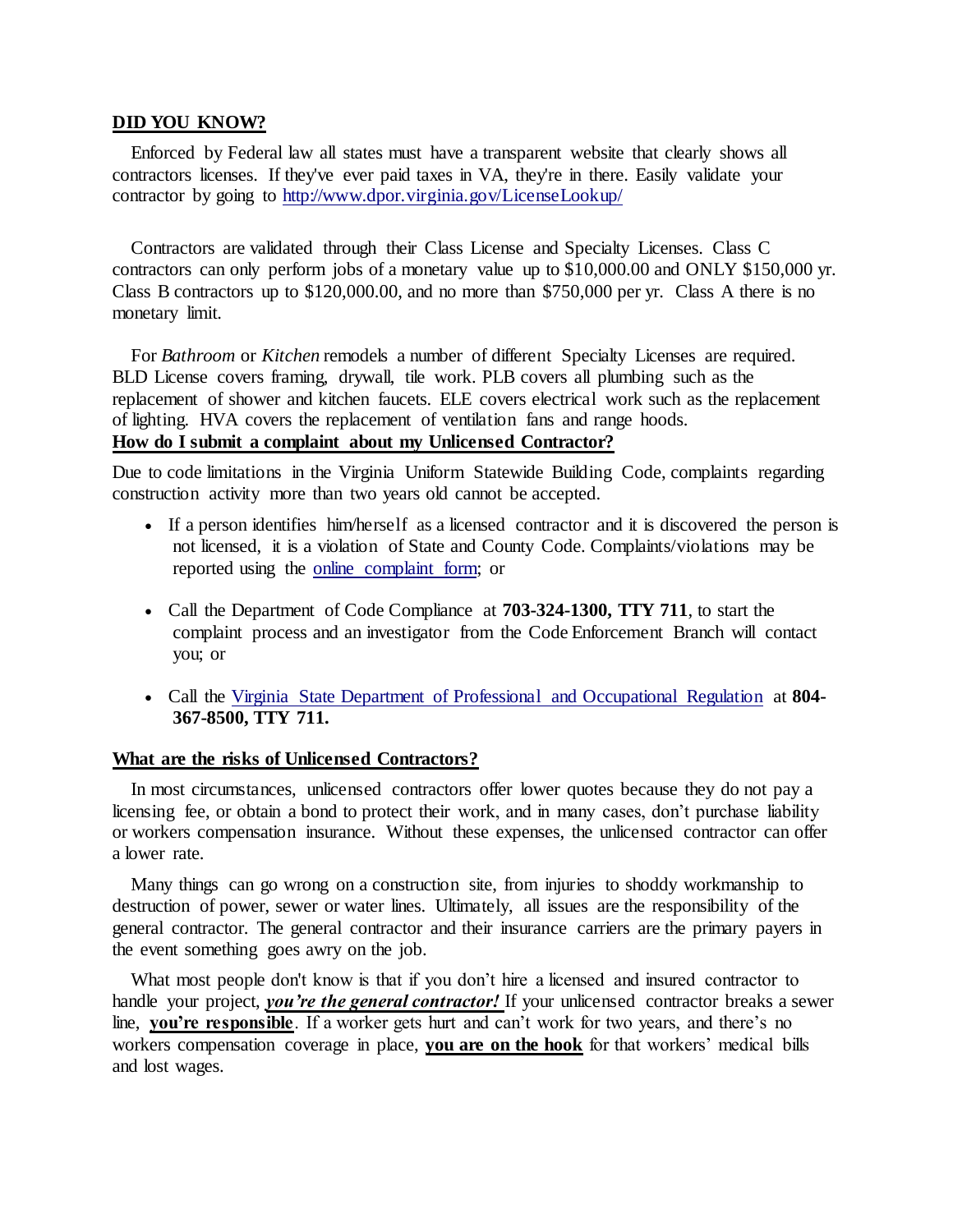The implications of using an unlicensed contractor go beyond the risks associated with the property worked on and injury to the workers. A homeowner or association that hires an unlicensed contractor can also be liable for the negligence of the contractor.

 A neighboring property, a passerby or other property that is negligently damaged by the contractor can lead to liability to the person that hired the contractor. As the contractor's employer the hiring party is responsible for the contractor's actions during the course of that employment.

When a general contractor takes on a job they have overall responsibility for legal compliance, safety, quality of workmanship and just about everything else that happens on the job site. What's more, your homeowners ins urance or landlord liability insurance isn't going to cover you for these events.

 All policies exempt damage caused by the use of illegal or unlicensed contractors. Fire and water damage can be... expensive. If an unlicensed contractor improperly installs an appliance, such as a water heater that leaks and in rare instances explodes, your insurance will not cover it. If an unlicensed contractor installs an appliance, such as a dishwasher, and so on, the product warranty will be voided.

 If you knowingly enter into a contract with an unlicensed contractor, you are not allowed to use the fact that the contractor is unlicensed as a defense for non-payment. Note that an unlicensed contractor can still file suit for fraud and deceit.

 Those who are caught contracting without a license likely will have to appear before a District Court Judge and DPOR investigator to answer to misdemeanor charges that can carry a potential sentence of up to six months in jail and/or a \$5,000 fine, as well as an administrative fine of \$200 to \$15,000.

 If illegal contracting continues, the penalties become more severe. A second offense results in a mandatory 90-day jail sentence and a fine of 20 percent of the contract price or \$5,000. <https://vacode.org/54.1-1115/>

 Felony charges are filed against anyone who illegally uses another person's contractor license or who tries to mislead consumers into believing that he or she is a licensed contractor. Anyone who contracts for work in a state or federal natural disaster area without an active state contractor license also could face felony charges. If convicted of a felony, a person may have to serve time in state prison.

Furthermore, your state contractor board will not "typically" help you to make a warranty claim "Contractor Recovery Fund" against an unlicensed contractor. So if you are trying to recover at all, you will need to go to civil court. Even if you win in civil court, without a bond, there's a good chance the unlicensed contractor will not be able to pay your damages.

 Recently, Fairfax County has been using sites like Zillow and Realtor.com to see if improvements have been done when selling ones home! AGAIN, the days of hiring an unlicensed "Friend", or "Neighbor" to work for monetary purposes is strictly prohibited and is easily verified through [http://www.dpor.virginia.gov/LicenseLookup/.](http://www.dpor.virginia.gov/LicenseLookup/)